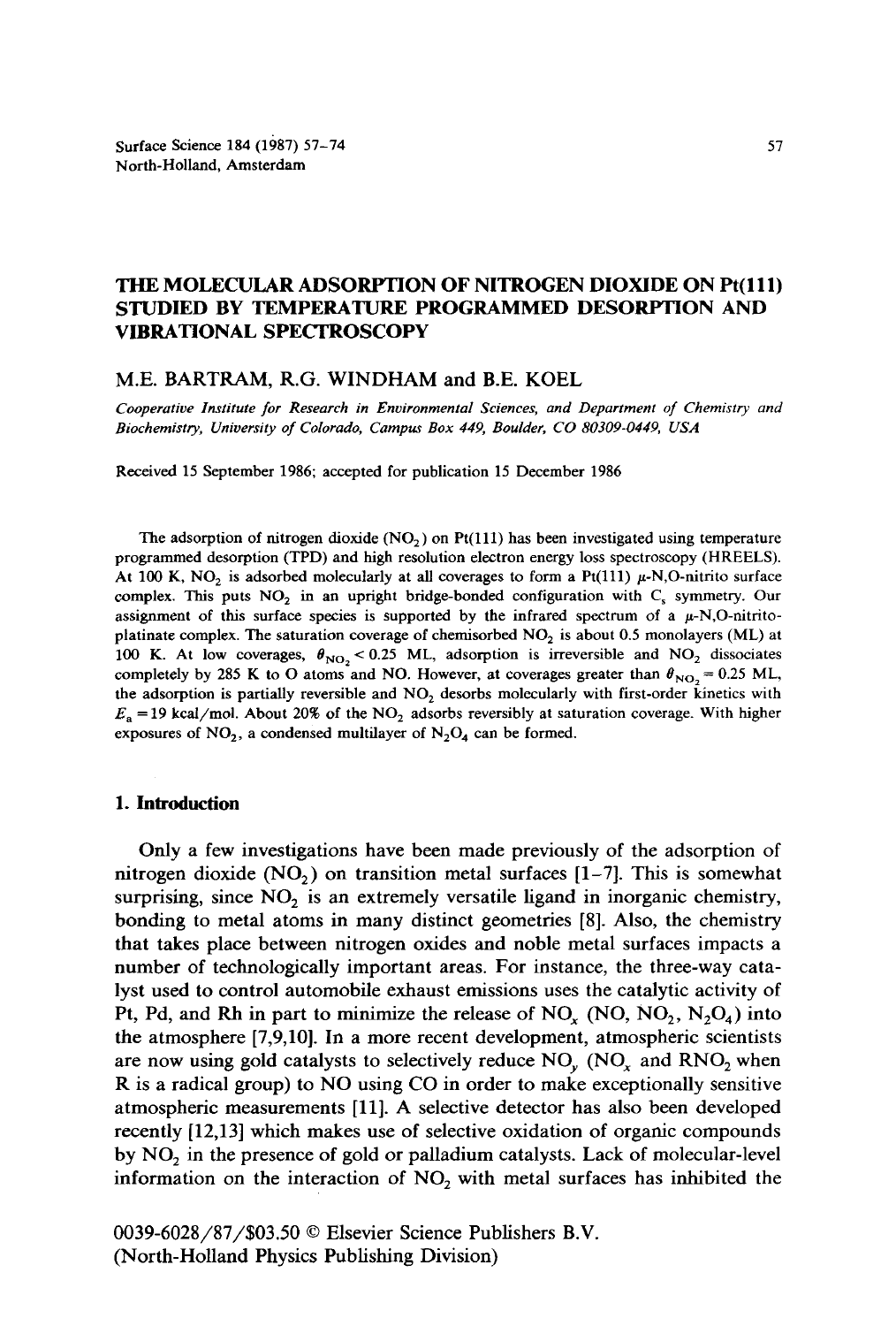understanding of the mechanisms of catalytic reactions involving nitrogen oxides. This paper reports initial work of a comprehensive study of the surface chemistry of nitrogen oxides on the noble metals Pt, Pd, Rh, and Au.

In the most detailed work available, Schwalke et al. [3] used high resolution electron energy loss spectroscopy (HREELS) to study  $NO<sub>2</sub>$  adsorbed on Ru(001). The vibrational spectra obtained indicate that adsorption at 80 K is dissociative. At coverages near saturation,  $NO<sub>2</sub>$  dissociation ceases and  $NO<sub>2</sub>$  is adsorbed molecularly with  $C_{2v}$  symmetry through the nitrogen atom. A multilayer of  $N_2O_4$  is formed at 80 K with increased exposure.

Two studies of  $NO<sub>2</sub>$  on Pt(111) have been performed previously. Segner et al. [1], using ultraviolet photoelectron spectroscopy (UPS), reported that  $NO<sub>2</sub>$ adsorption at 120 K was completely dissociative. Dahlgren and Hemminger [2] later used temperature programmed desorption (TPD) and low energy electron diffraction (LEED) to conclude that  $NO<sub>2</sub>$  adsorbed molecularly at 120 K but was completely dissociated by 240 K. In their studies, the desorption of molecular  $NO<sub>2</sub>$  was not observed at any coverage.

This paper presents TPD and HREELS data which presents a clearer picture of the adsorption and bonding of  $NO<sub>2</sub>$  on Pt(111). We unambiguously determine that  $NO<sub>2</sub>$  adsorbs molecularly at 100 K, and furthermore identify the adsorption geometry. This is the first observation of  $NO<sub>2</sub>$  being bridgebonded to a metal surface upright with  $C_s$  symmetry. We support and greatly extend the previous work of Dahlgren and Hemminger [2]. However, in contrast to their results, we do observe about 20% of a monolayer of  $NO<sub>2</sub>$  to desorb reversibly near saturation coverage. We also put forward a possible explanation of the apparent contradiction produced by the previous UPS results of Segner et al. [1]. In a forthcoming paper, we will show how the Pt(111) surface can be modified to place  $NO_2$  into a  $C_{2v}$  bonding geometry [14].

## **2. Experimental**

The stainless steel UHV chamber is pumped by a 220  $\ell s^{-1}$  ion pump and a titanium sublimation pump. The base pressure is typically  $2 \times 10^{-10}$  Torr. The two-level chamber is equipped with a 127° cylindrical sector spectrometer for HREELS, a double-pass cylindrical mirror analyzer (CMA) with an on-axis electron gun for Auger electron spectroscopy (AES), LEED optics, and a quadrupole mass spectrometer (QMS) with thoriated-iridium filaments for TPD. The crystal is heated resistively and is cooled by direct contact between the crystal holder and a liquid nitrogen reservoir. The crystal temperature is monitored by a chromel-alumel thermocouple. An IBM XT computer is used to perform TPD in a multiple-ion monitoring mode, to read the thermocouple, and to acquire Auger spectra.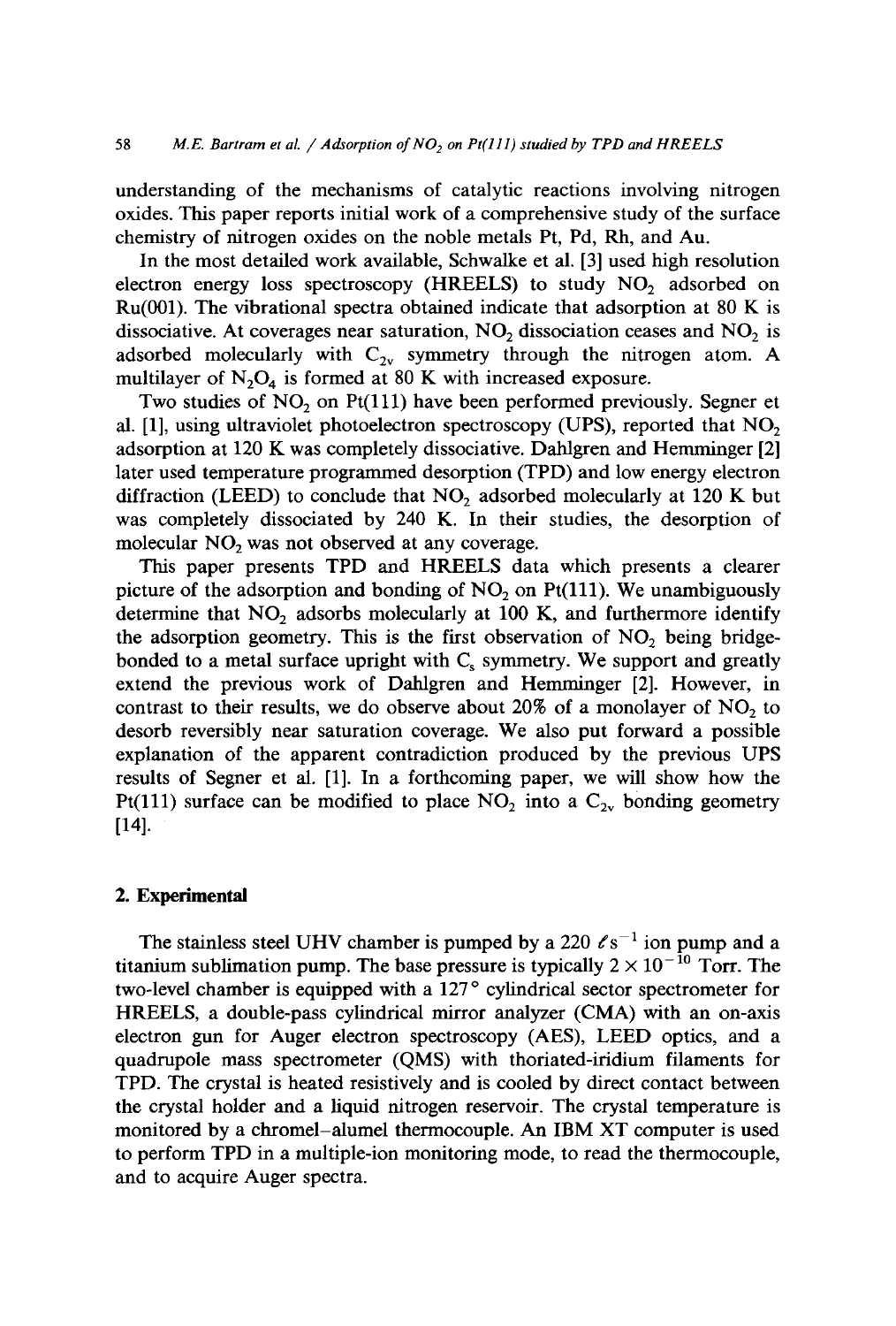The Pt(lll) crystal was cleaned and annealed by a standard procedure [15]. After heating the crystal to 1000 K a number of times, no impurities were found to have diffused to the surface as determined by AES. Impurities that are difficult to detect by AES [16] were carefully looked for. The lack of an oxygen signal after heating in oxygen also helped to confirm the absence of elements such as Si, Ca, A1 and Fe that form refractory oxides. Scanning high energy Auger transitions up to 2100 eV allowed the discrimination between Pt and elements such as S and P.

High purity  $NO<sub>2</sub>$  was synthesized [17] in a glass gas handling line that had been baked to a base pressure of 20 mTorr.  $O_2$  (Scientific Gas Products, extra dry grade 99.6%) trapped in methanol-dry ice was mixed in a flow with NO (Scientific Gas Products, CP grade 99.0%) that was purified by passing it through silica gel trapped in methanol-dry ice. The reaction was run with an 02 pressure twice that of the NO pressure to give a total reaction pressure slightly above ambient. This maintained a flow of excess  $O<sub>2</sub>$  out of the gas handling line. Crude  $NO<sub>2</sub>$  was collected in a trap immersed in methanol-dry ice as white  $N_2O_4$  crystals contaminated with blue crystals of the  $N_2O_3 \cdot NO$ adduct. The crude  $N_2O_4$  was purified by passing trapped  $O_2$  over it as it warmed up. The  $NO_2$  was trapped again as pure white  $N_2O_4$  crystals with methanol-dry ice. The  $NO<sub>2</sub>$  was stored in a stainless steel bottle that was first passivated with hot concentrated  $HNO<sub>3</sub>$ . The stainless steel gas manifold on the UHV system was passivated in the same manner and then baked out prior to charging it with  $NO<sub>2</sub>$ . The mass spectrometer intensity ratio of 4 for masses  $30/46$  was in close agreement with others [4,18] and established that the NO<sub>2</sub> was of a high purity.

The Pt(111) surface was exposed to  $NO<sub>2</sub>$  by means of a microcapillary array gas doser. This was done to minimize  $NO<sub>2</sub>$  decomposition by the chamber walls, filaments and the ion pumps. All of the exposures were done at 100 K. NO<sub>2</sub> exposures reported in langmuirs  $(1 L = 3.0 \times 10^{14} \text{ molecules/cm}^2 \text{ for}$  $NO<sub>2</sub>$  at 298 K) were calculated in the following manner.

We first measured the surface oxygen coverage,  $\theta_{0}$ , produced by a given exposure of  $NO<sub>2</sub>$  from the doser (measured by the uncorrected ion gauge). Then, assuming a sticking coefficient (S) of unity [1], the langmuirs of  $NO<sub>2</sub>$ required to give the measured  $\theta_0$  were calculated. This calculation also provides an effective doser enhancement factor. Imbedded in it is the ion gauge sensitivity to  $NO<sub>2</sub>$  and the fraction of molecules which directly strike the crystal upon effusion from the doser. The unusually large doser enhancement [19] of 415 can be partly attributed to the high pumping speed of the chamber walls for  $NO<sub>2</sub>$ . This also shows the necessity for using a microcapillary array doser.

Absolute surface coverages of adsorbates are ultimately referenced to values of  $\theta_{\rm O}$ . Calibration of  $\theta_{\rm O}$  was done by careful comparison to the TPD and XPS work of Gland [20] on the  $O_2/Pt(111)$  system, where  $\theta_0 = 0.25$  ML at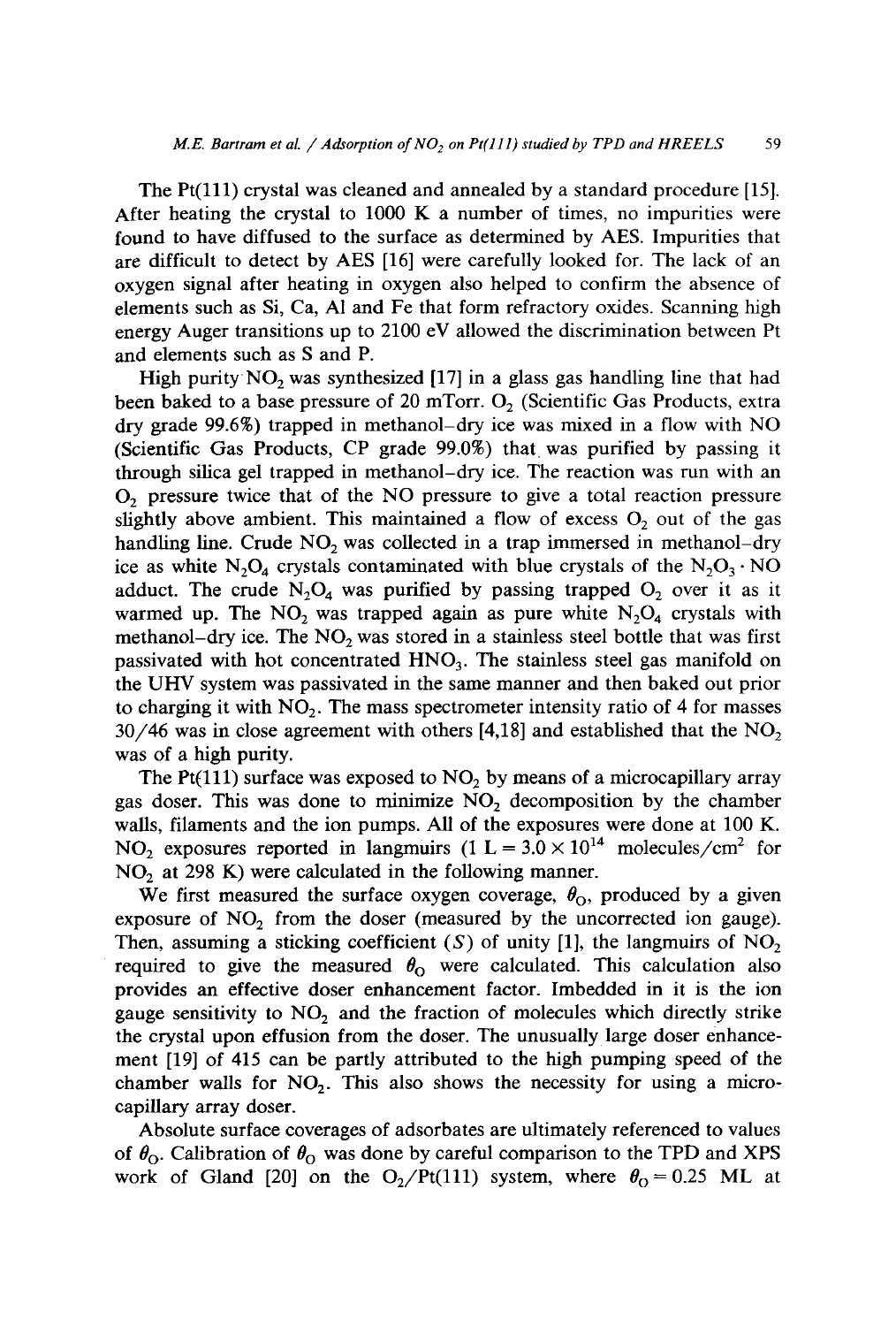saturation coverage after desorption of the molecular oxygen state formed at 100 K. Using this calibration point for our own  $O<sub>2</sub>/Pt(111)$  TPD data, the coverage of O atoms in our  $NO<sub>2</sub>$  work was measured from the relative areas of integrated O<sub>2</sub> TPD curves. Determination of  $\theta_{NO}$ , is made by fitting the data of fig. 3 to  $S = 1$  independent of NO<sub>2</sub> coverage, and is further described in section 3.

TPD experiments were performed in line-of-sight of the QMS, approximately 4 cm away from the ionizer. The heating rates were 10 to 15 K/s. Masses 12, 14, 18, 28, 30, 32, 44 and 46 were monitored. No signals above background effects due to  $NO$  and  $NO<sub>2</sub>$  were detected from any masses except 14, 30, 32 and 46. Line-of-sight desorption into the ion gauge was also performed to show that all gases desorbing from the crystal were accounted for.

The HREELS spectra were recorded with a resolution of 80 cm<sup>-1</sup>, a beam energy of 6 eV, and a beam current of 0.1 nA. The elastic peak typically had  $10<sup>5</sup>$  counts for the clean Pt(111) surface. All of the spectra, including those of the warm-up experiments, were taken with the crystal at 100 K.

#### **3. Results**

#### *3.1. Temperature programmed desorption*

Fig. 1 shows the TPD spectra that were produced as a function of  $NO<sub>2</sub>$ exposure at 100 K. Initial adsorption of  $NO<sub>2</sub>$  is irreversible and no  $NO<sub>2</sub>$ desorption is observed at exposures lower than 1.5 L. Larger exposures lead to reversible adsorption of  $NO<sub>2</sub>$ . Its desorption occurs with first-order kinetics and a desorption peak temperature of 320 K. Because the pumping speed for NO<sub>2</sub> is high (10 times that of NO), it was not possible to vary the heating rate significantly enough to determine the pre-exponential factor. Assuming it to be  $10^{13}$  s<sup>-1</sup>, the energy of activation for desorption would be 19 kcal/mol using Redhead analysis [21]. At a coverage near saturation of this state, desorption from a low temperature desorption state of NO<sub>2</sub> begins with an onset at about 125 K. Desorption from this state is shown more clearly in the top panel of fig. 1 and follows zero-order kinetics indicative of the formation of multilayers of  $NO<sub>2</sub>$ . At exposures higher than 2.9 L, a third desorption state for  $NO<sub>2</sub>$  begins with an onset at 150 K. Qualitatively, it bears some resemblance to the  $NO<sub>2</sub>$  desorption seen by Schwalke et al. [3] except that in their case, this state is populated before the multilayer formed. We were not successful in attempts to desorb the multilayer without disturbing this state in order to investigate it with HREELS.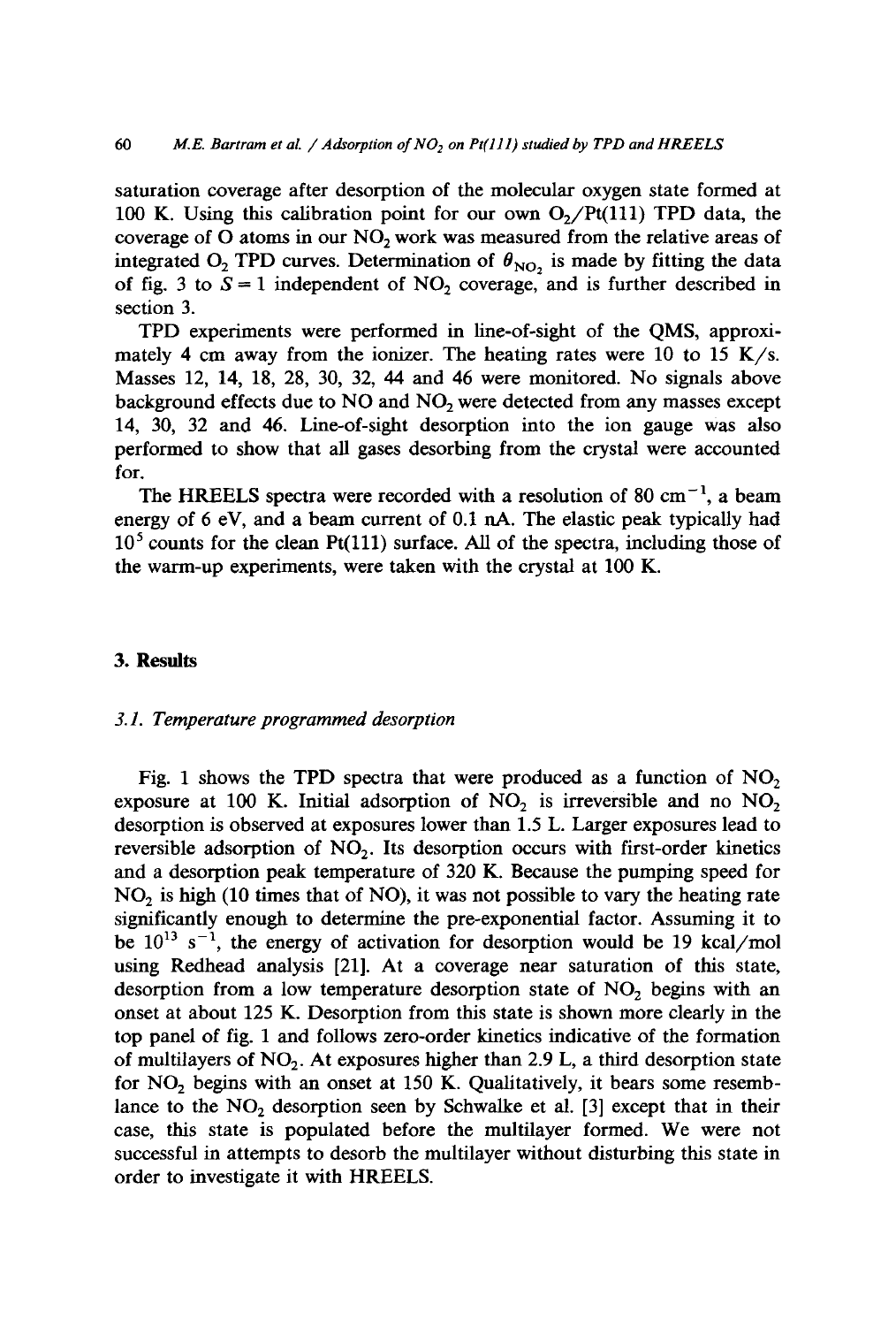

Fig. 1. NO<sub>2</sub> desorption spectra from Pt(111) for several NO<sub>2</sub> exposures at 100 K. The top panel shows clearly the zero-order desorption of NO<sub>2</sub> from a N<sub>2</sub>O<sub>4(s)</sub> multilayer that takes place with an onset of 125 K for exposures larger than 2 L. The bottom panel shows the first-order desorption of NO<sub>2</sub> from the chemisorbed monolayer with a peak at 320 K.

The activation energy for  $NO<sub>2</sub>$  desorption of 19 kcal/mol obtained at high coverages is measured on essentially a passivated Pt(111) surface. This implies that the desorption energy on the clean  $Pt(111)$  surface could be higher than this. As it is, this energy is on the order of that predicted [1].

Fig. 2 shows TPD spectra of NO and  $O_2$  that are produced from dissociation of  $NO<sub>2</sub>$ . The amount of NO and  $O<sub>2</sub>$  formed increases with  $NO<sub>2</sub>$  exposure until 2.9 L. NO initially desorbs in a single state,  $\beta_2$ , which shifts from a temperature of 400 K to 320 K as the surface coverage increases. This peak shift indicates a decrease in the desorption energy for a first-order process, rather than simply being the result of second-order kinetics, since there is a dramatic shift of the high temperature tails of the desorption peaks. At higher coverages we see a new state,  $\beta_1$ , with a constant desorption peak temperature of 320 K. The small desorption peak in the NO desorption at 140 K in fig. 2 is due to the QMS cracking the  $NO<sub>2</sub>$  that desorbs from the multilayer. The activation energy for desorption of NO from NO<sub>2</sub> decomposition changes with coverage from 34 to 25 kcal/mol assuming that the pre-exponential factor  $10^{16}$  $s^{-1}$ , found for NO desorption from an NO exposure [22], is the same in this case.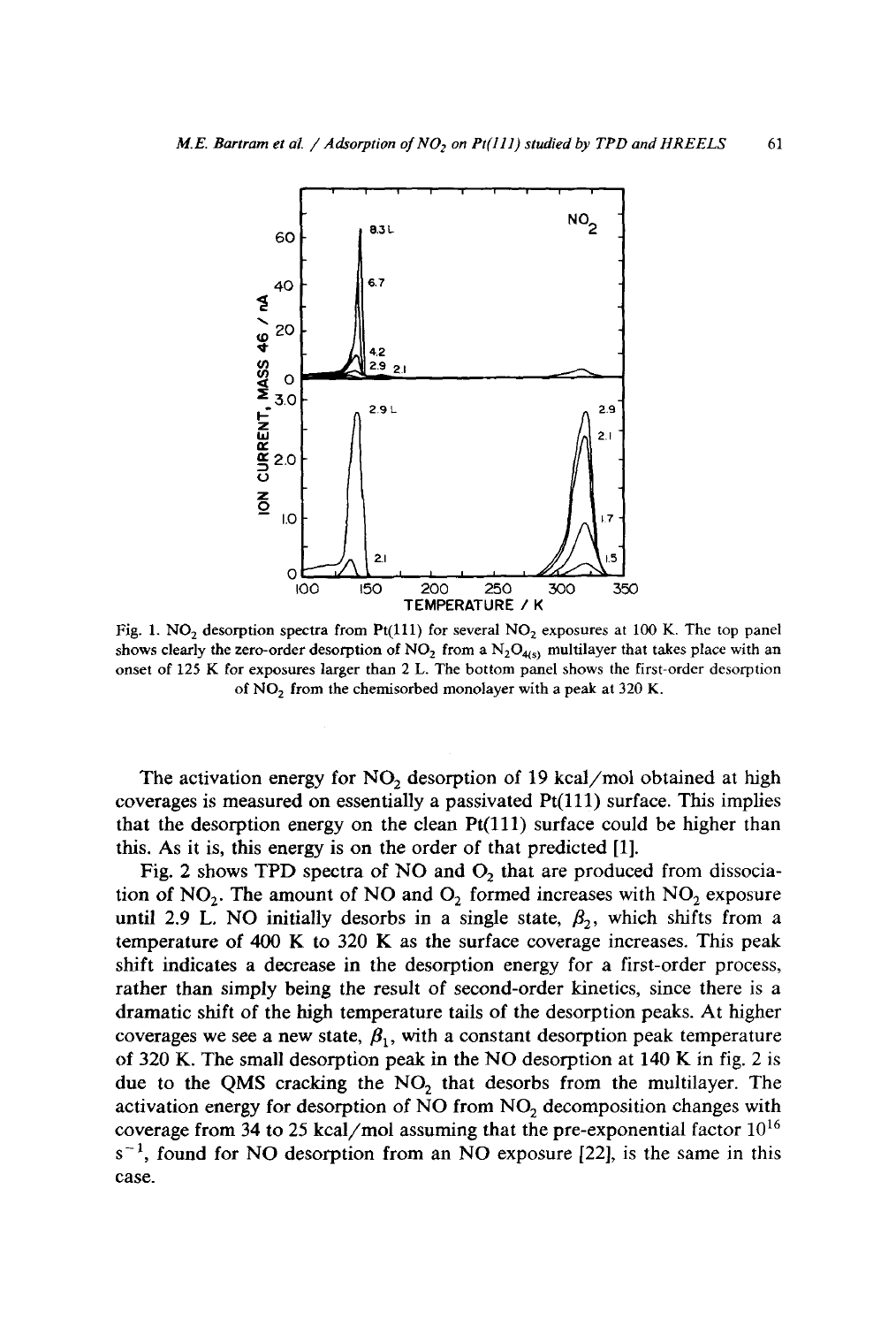

Fig. 2. NO and  $O_2$  desorption spectra from Pt(111) for several  $NO_2$  exposures at 100 K. The spectra were recorded simultaneously with those of fig. 1. The small NO peak at 140 K is due to a  $NO<sub>2</sub>$  cracking fraction from the desorption of the  $N<sub>2</sub>O<sub>4</sub>$  multilayer.

 $O_2$  desorbs initially in the  $\beta_3$  state with second-order kinetics. However, after NO<sub>2</sub> exposures larger than 1.5 L, a high oxygen coverage  $\beta_2$  state forms which has pseudo-first-order kinetics. The activation energy for  $O_2$  desorption decreases from 51 to 41 kcal/mol in the  $\beta_3$  state and is 39 kcal/mol for the  $\beta_2$ **state in agreement with previous results [15].** 

**Fig. 3 summarizes the adsorbate coverages calculated from the TPD data**  shown in figs. 1 and 2 up to exposures of 5 L. The peak areas of the  $O_2$ 



Fig. 3. Surface species concentrations on Pt(111) as a function of  $NO<sub>2</sub>$  exposure. The values are calculated by integration of the desorption spectra in figs. 1 and 2 and as described in the text.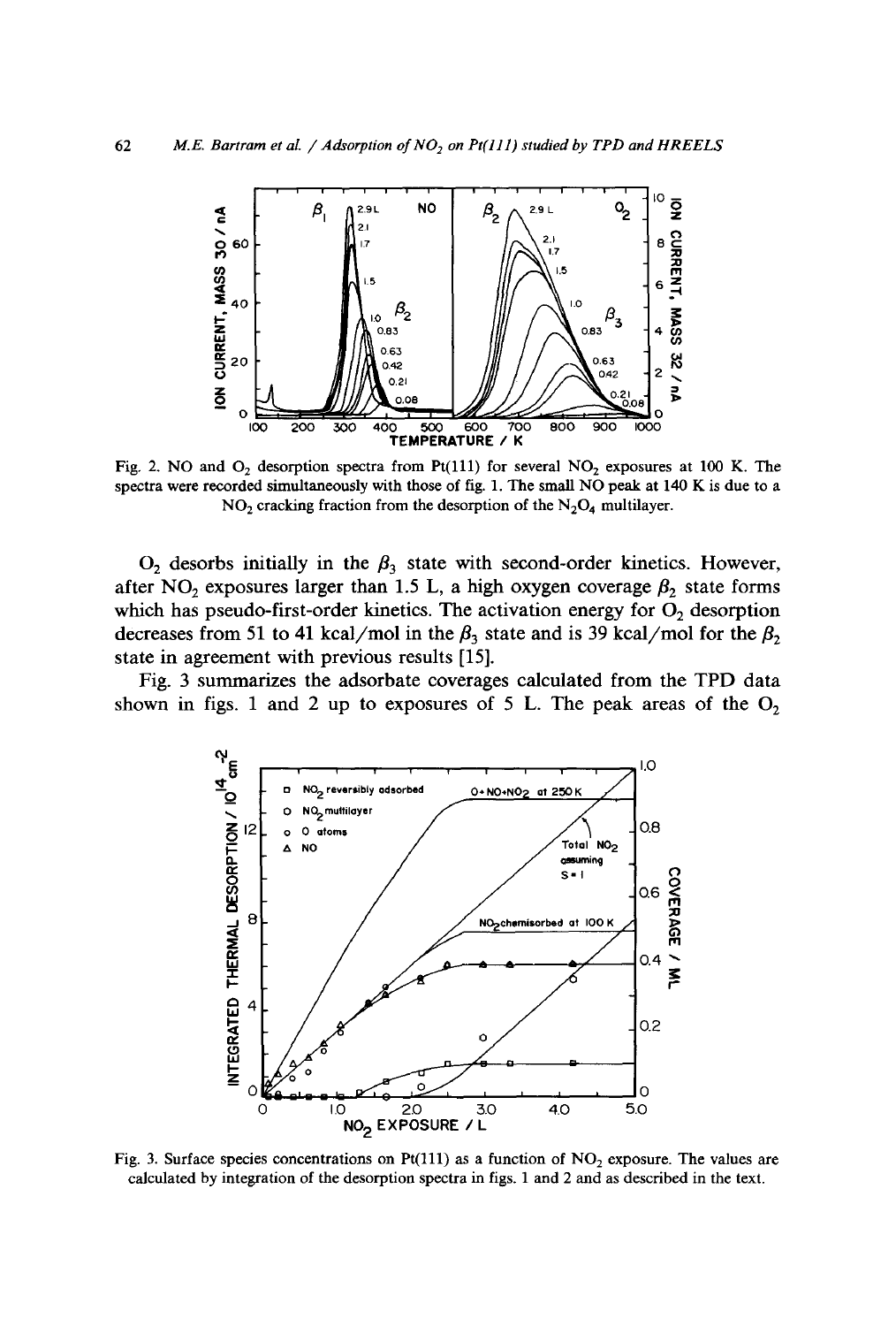desorptions were calibrated to give absolute surface coverages based on the XPS and TPD data on  $O_2/Pt(111)$  of Gland [20], as outline in section 2. The NO peak areas were normalized to the O<sub>2</sub> areas at saturation ( $\theta_{\text{NO}} = \theta_{\text{O}}$ ), since no species, other than  $NO<sub>2</sub>$ , was observed to desorb. The curve that results from these two sets of data represents the amount of  $NO<sub>2</sub>$  that dissociates on the surface during TPD. At saturation, this is  $6.0 \times 10^{14}$  NO, molecules/cm<sup>2</sup>. Desorption of NO,  $O_2$ , and NO<sub>2</sub> remains constant for exposures of 2.5 L and higher. If one assumes that this is the exposure required to form the chemisorbed monolayer, and that the sticking coefficient is unity throughout this coverage region, an upper limit of  $7.5 \times 10^{14}$  molecules/cm<sup>2</sup> can be placed on the saturation coverage of  $NO<sub>2</sub>$  at 100 K. This scales the number of  $NO<sub>2</sub>$ molecules that desorb molecularly to an upper bound of  $1.5 \times 10^{14}$  NO<sub>2</sub> molecules/ $\rm cm^2$ , or 20% of the saturation monolayer coverage.

Considering that the surface atom density for Pt(111) is  $1.5 \times 10^{15}$ atoms/cm<sup>2</sup>,  $\theta_{NO_2} = 0.5$  ML for a saturation dose of NO<sub>2</sub> at 100 K. Also plotted in fig.  $3 \text{ is the sum of all surface species present in the monolayer at }$ the onset of NO desorption (O atoms, NO, and NO<sub>2</sub>). Until an initial coverage of  $\theta_{NO} = 0.25$  ML is reached, decomposition of NO<sub>2</sub> to O atoms and NO proceeds without competition from any other process. It is at this point, where the total surface coverage is  $0.5$  ML, that molecular desorption of NO<sub>2</sub> begins to occur. Up to the onset of NO<sub>2</sub> and NO desorption, the coverage of total surface species may go as high as  $\theta_{\text{total}} = 0.9$  ML. Also shown in fig. 3 is the population of  $NO<sub>2</sub>$  in the multilayer resulting from exposures up to 5 L. The straight line in fig. 3 was obtained using data up to the 8.3 L exposure. Fig. 3 also shows that some NO<sub>2</sub> desorption from  $N_2O_{40}$  occurs prior to complete saturation of the chemisorbed monolayer, indicating that dimerization begins to compete with chemisorption near saturation coverages in the monolayer.

#### *3.2. High resolution electron energy loss spectroscopy*

Fig. 4 presents a series of HREELS spectra as a function of  $NO<sub>2</sub>$  exposure at 100 K. The assignment of molecular adsorption is straightforward since there are no loss peaks due to NO. These would be present at 1490 and/or 1740  $cm^{-1}$  (according to our NO/Pt(111) HREELS spectra and ref. [23]) if any decomposition had occurred. The peak at  $485 \text{ cm}^{-1}$  in the 0.18 L spectrum is due to the Pt-CO stretch from a trace amount of coadsorbed CO. The accompanying mode at  $2100 \text{ cm}^{-1}$  is not shown. Up to an exposure of 2.1 L, four loss peaks comprise each spectrum. In off-specular scans, all of these peaks were greatly attenuated and no other modes due to impact scattering were observed. Thus, all of the observed losses are due to dipole scattering. Molecularly adsorbed  $NO_2$ , bonded to the surface with  $C_s$  symmetry is the only structure that is consistent with this fact. In this bonding geometry, all of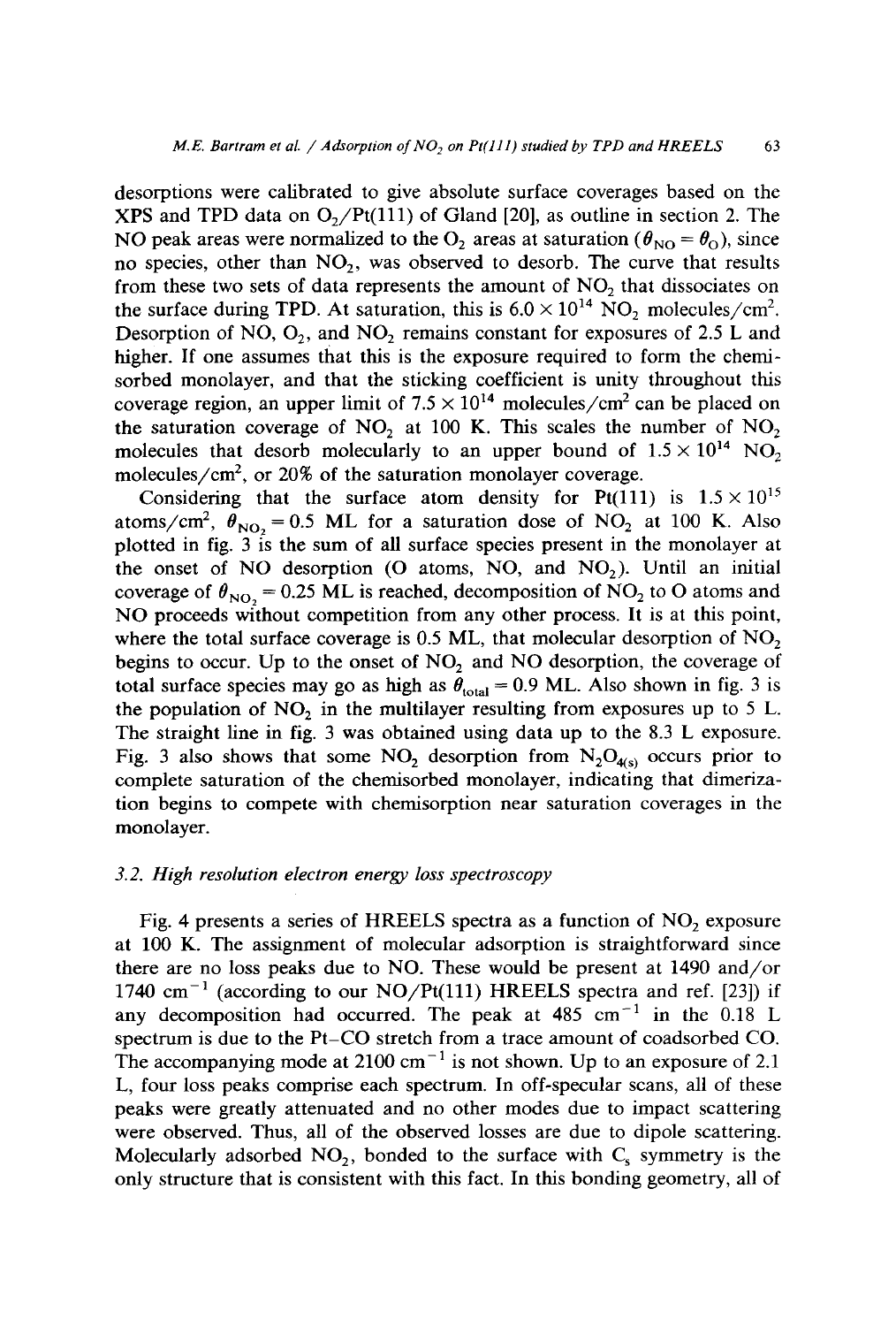

Fig. 4. HREELS spectra for increasing NO<sub>2</sub> exposures to Pt(111) at 100 K.

**the modes of the surface complex are totally symmetric and are therefore observable in accordance with the surface dipole selection rule [24,25]. The frequency assignments are listed in table 1 with 300, 795, 1180, and 1560 cm -1 corresponding respectively to the Pt-N stretch, the ONO bend, the ONO symmetric stretch, and the ONO asymmetric stretch. The ONO bend at 795**   $cm^{-1}$  is 45  $cm^{-1}$  higher than gas-phase NO<sub>2</sub>, yet it is lower in frequency than **that commonly found in transition metal complexes [8]. The frequency of the**  ONO bend has been observed to range from 817 to 863 cm<sup>-1</sup> in these complexes with little dependence on the bonding geometry of NO<sub>2</sub>. The large 380 cm<sup>-1</sup> difference between the ONO symmetric and asymmetric stretches is classically associated with NO<sub>2</sub> that is strongly bound in a geometry of low **symmetry** [8].

**Between the 0.21 and 0.83 L spectra, only small shifts in the frequencies occur. The relative intensities of the loss peaks also remain the same, while the absolute intensities increase by almost a factor of three, indicating that no**  large changes occur in the bonding of NO<sub>2</sub> as the coverage is increased.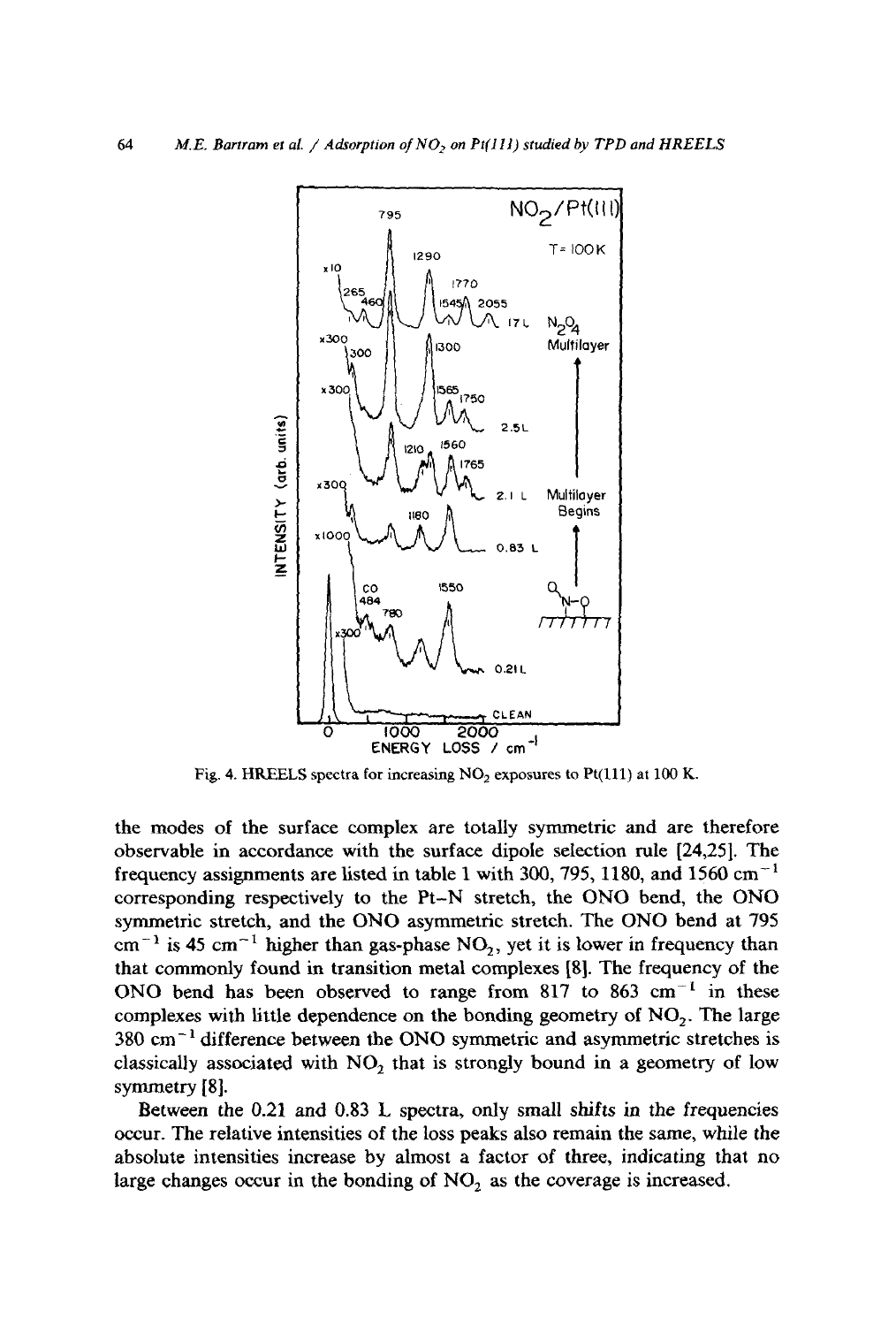At an exposure of 2.1 L, the intensity of the asymmetric ONO stretch relative to the other modes is lower than that seen in the spectra of  $NO<sub>2</sub>$  at lower coverages, indicating some change in bonding geometry occurs. Also, features of the multilayer are first seen. These grow in with increasing exposure until the intensities of these losses dominate the spectrum. These losses are due to the vibrational modes and combination bands of  $N_2O_{4(s)}$ . In the 2.5 L spectrum, the asymmetric stretch of  $C_s$  NO<sub>2</sub> is still visible at 1565  $cm<sup>-1</sup>$ . The symmetric stretch also remains visible as a shoulder on the low frequency side of the ONO symmetric stretch of  $N_2O_4$  at 1300 cm<sup>-1</sup>. Thus, the chemisorbed monolayer retains its bonding integrity as the condensation of the multilayer proceeds. The thick layer of  $N_2O_{4(s)}$  that can be achieved at 100 K is made evident by the large inelastic loss intensity. The nature and phase of  $N_2O_{4(s)}$  grown in UHV conditions have already been thoroughly discussed by Schwalke et al. [3], and will not be discussed further here.

Two HREELS warm-up experiments were performed to explore the low  $(\theta_{NO} < 0.25 \text{ ML})$  and the high coverage regimes within the NO<sub>2</sub> monolayer. The  $0.83$  L exposure shown in fig. 5 is representative of those TPD spectra in the low coverage regime where no  $NO<sub>2</sub>$  desorbs molecularly and the peak



Fig. 5. HREELS warm-up experiments after  $0.83$  L NO<sub>2</sub> adsorbed on Pt(111) at 100 K. Dissociation begins by 170 K and by 285 K  $NO<sub>2</sub>$  is completely dissociated to O atoms and bridge-bonded NO.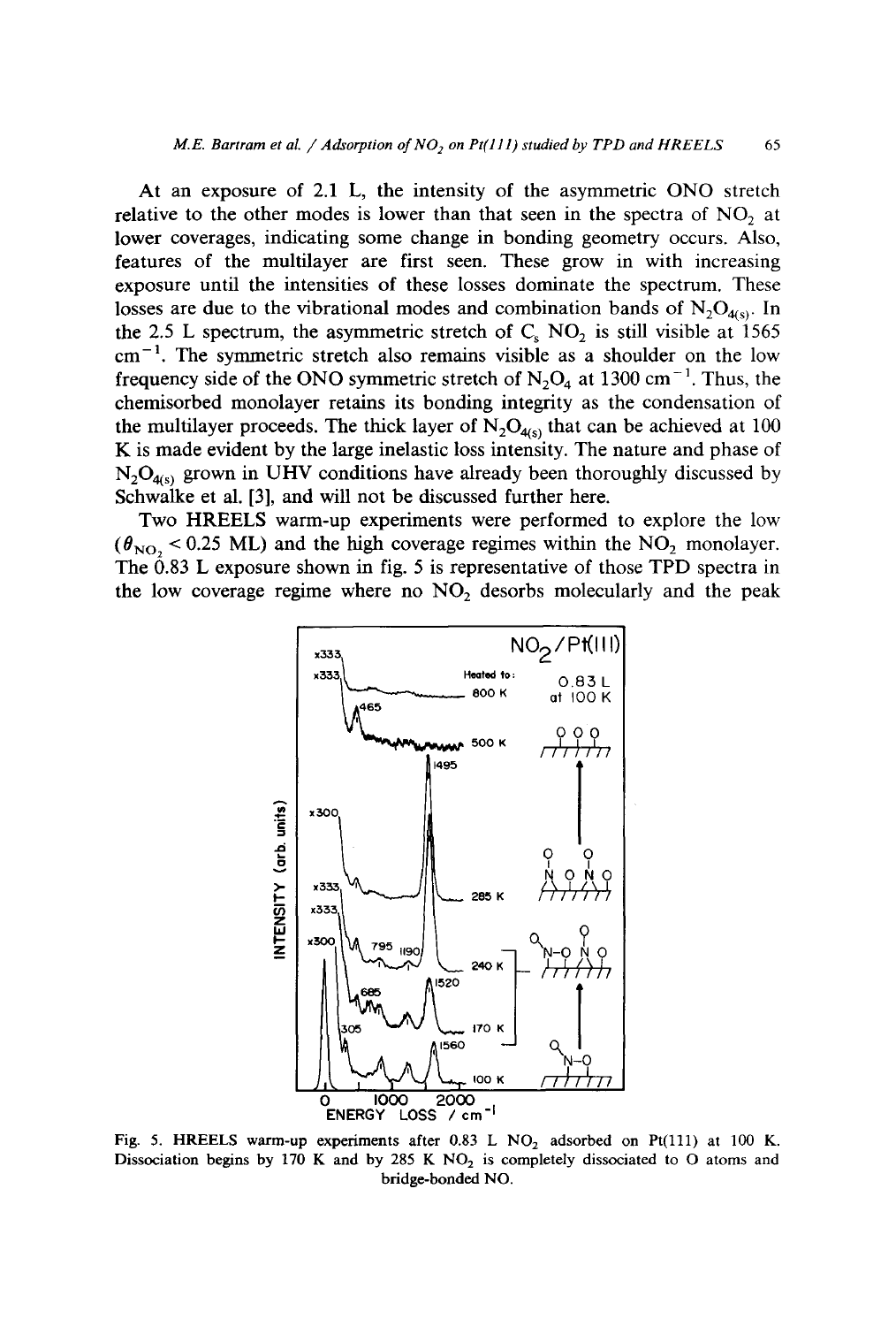temperature of desorption for NO shifts with prior  $NO<sub>2</sub>$  coverage. Consistent with fig. 4 for the same exposure at 100 K, the loss peaks can be assigned to  $C_s$ NO<sub>2</sub>. Upon warming to 170 K, two new loss features at 465 cm<sup>-1</sup> and at 685  $cm^{-1}$  can be seen. A 40 cm<sup>-1</sup> shift in the asymmetric stretching peak down to  $1520 \text{ cm}^{-1}$  can be seen as well. While we have no definitive assignment for the  $685$  cm<sup>-1</sup> loss, it is clearly due to an ONO bending mode. The spectrum may be due to a rehybridized intermediate in the beginning of  $NO<sub>2</sub>$  decomposition to NO and O. The peak at 465 cm<sup>-1</sup> is due to the Pt-O stretch. The 1520  $cm^{-1}$  peak may also have some contribution from the growing 1495 cm<sup>-1</sup> peak seen for the 240 K warm-up. By 240 K decomposition is significant as seen in the intense loss at  $1495 \text{ cm}^{-1}$  which is due to bridge-bonded NO. Losses due to  $C_8$  NO<sub>2</sub> are only minor features in the spectrum. At 285 K, all of the  $NO<sub>2</sub>$  has decomposed and losses from  $NO<sub>2</sub>$  can no longer be seen. At 500 K, all of the NO has desorbed and only the Pt-O stretch can be seen at 465 cm<sup> $-1$ </sup>.



Fig. 6. HREELS warm-up experiments after 2.1 L NO<sub>2</sub> adsorbed on Pt(111) at 100 K. At this high coverage, some molecularly adsorbed  $NO<sub>2</sub>$  remains even at 300 K. NO from  $NO<sub>2</sub>$  dissociation occupies atop sites.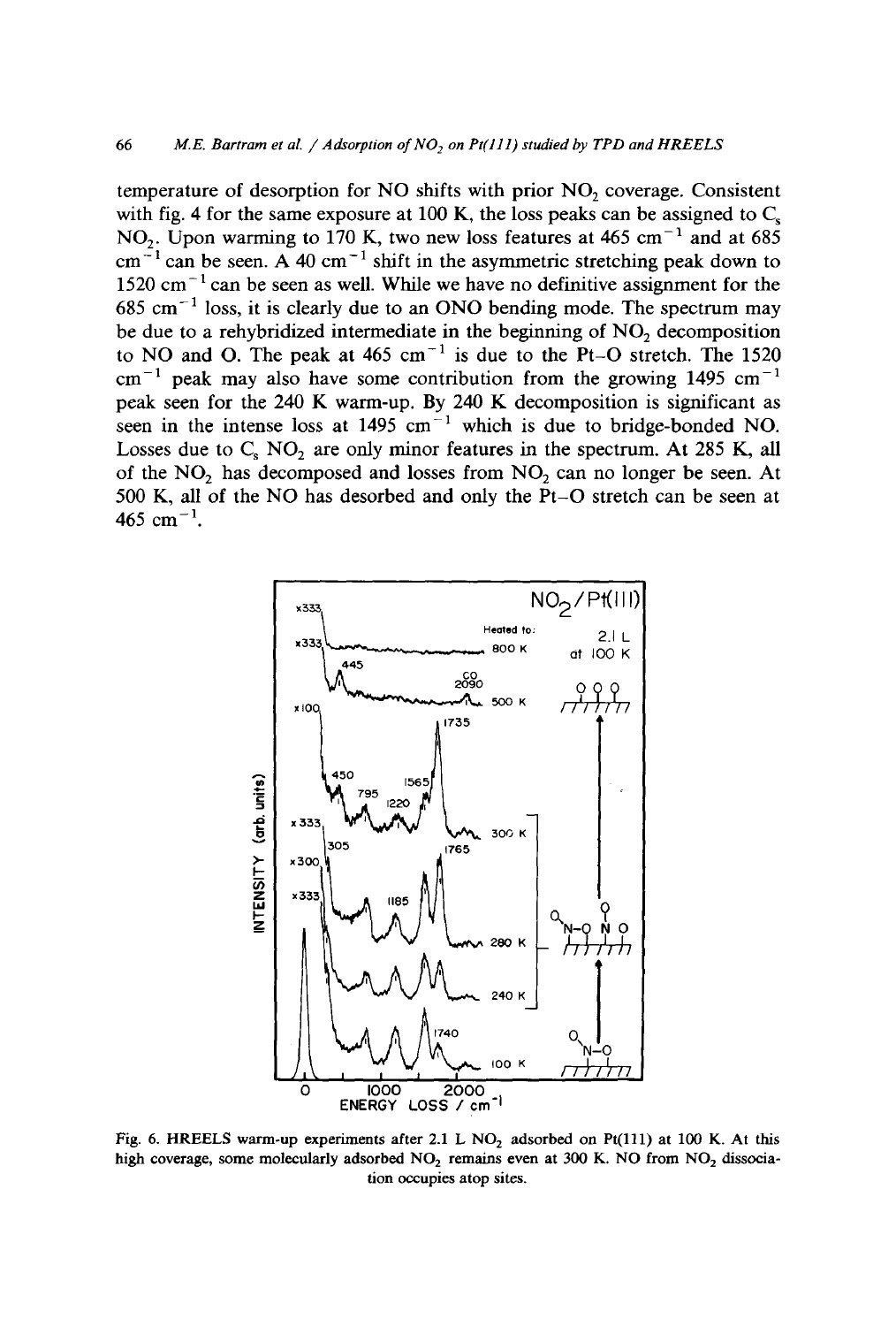The HREELS warm-up that examines the high coverage case (2.1 L) where NO<sub>2</sub> both decomposes and desorbs molecularly is shown in fig. 6. This experiment begins with a near saturation coverage of  $NO<sub>2</sub>$  coadsorbed with some top-site bonded NO impurity seen at  $1740 \text{ cm}^{-1}$ . As made evident by an increase in intensity of the NO loss, decomposition begins by 240 K. As the surface temperature is raised, decomposition puts NO only in atop sites, without detection of bridge-bonded NO. The NO stretch shifts up 25 cm<sup>-1</sup> as the surface becomes more crowded with the products of NO<sub>2</sub> decomposition at 240 K. By 300 K, when desorption of some NO and NO<sub>2</sub> has occurred (a change in the total surface coverage of about a third), the NO stretch shifts back down to 1735 cm<sup>-1</sup>. A substantial amount of molecular  $C_s$  *NO<sub>2</sub>* is still present at 300 K, consistent with TPD conclusions. The frequency of the  $NO<sub>2</sub>$ symmetric stretch is shifted up by 35 cm<sup>-1</sup> due to bonding changes induced by coadsorption with O and NO.

LEED studies were performed which are consistent with the HREELS and TPD data. For exposures near 1.5 L, a  $2 \times 2$  LEED pattern begins to form at 240 K and becomes very sharp at 280 K. This is consistent with the previous LEED results of Dahlgren and Hemminger [2]. However, HREELS shows clearly that decomposition noticeably begins as low as  $170$  K for lower NO<sub>2</sub> coverages.

#### **4. Discussion**

#### 4.1. Adsorption geometry of molecular  $NO<sub>2</sub>$  on  $Pt(111)$

In transition metal coordination compounds,  $NO<sub>2</sub>$  coordinated in the form of  $NO<sub>2</sub><sup>-</sup>$  (nitrite) is an extremely versatile ligand due to its ambidentate properties. Nitrite has the potential to coordinate to a metal in nine different ways [8]. With the exception of nitrite bridge-bonded through the oxygen atoms and three-coordinate nitrite located between two coordination centers, all of these possibilities have unambiguous examples of their structures.

Chemisorption of  $NO<sub>2</sub>$  on the Pt(111) surface should remove its radical character to the degree that it may be effectively treated as nitrite. Nitrite could be adsorbed in three different ways that would yield a geometry with the  $C<sub>s</sub>$  symmetry that is necessary to achieve the number of dipole active modes detected with HREELS. These three isomers,  $\mu$ -N,O-nitrito, nitrito, and three-coordinate nitrite are illustrated schematically in fig. 7. Although there are few examples [8,26],  $\mu$ -N,O-nitrito is the most prevalent type of bridge formed by nitrite in transition metal coordination compounds. Coordinate-covalent bonds of sigma symmetry between N and the metal leave the N atom  $sp<sup>2</sup>$  hybridized and a double bond between the N atom and the non-coordinated O. The inequality of the N-O bonds that this creates comes out in the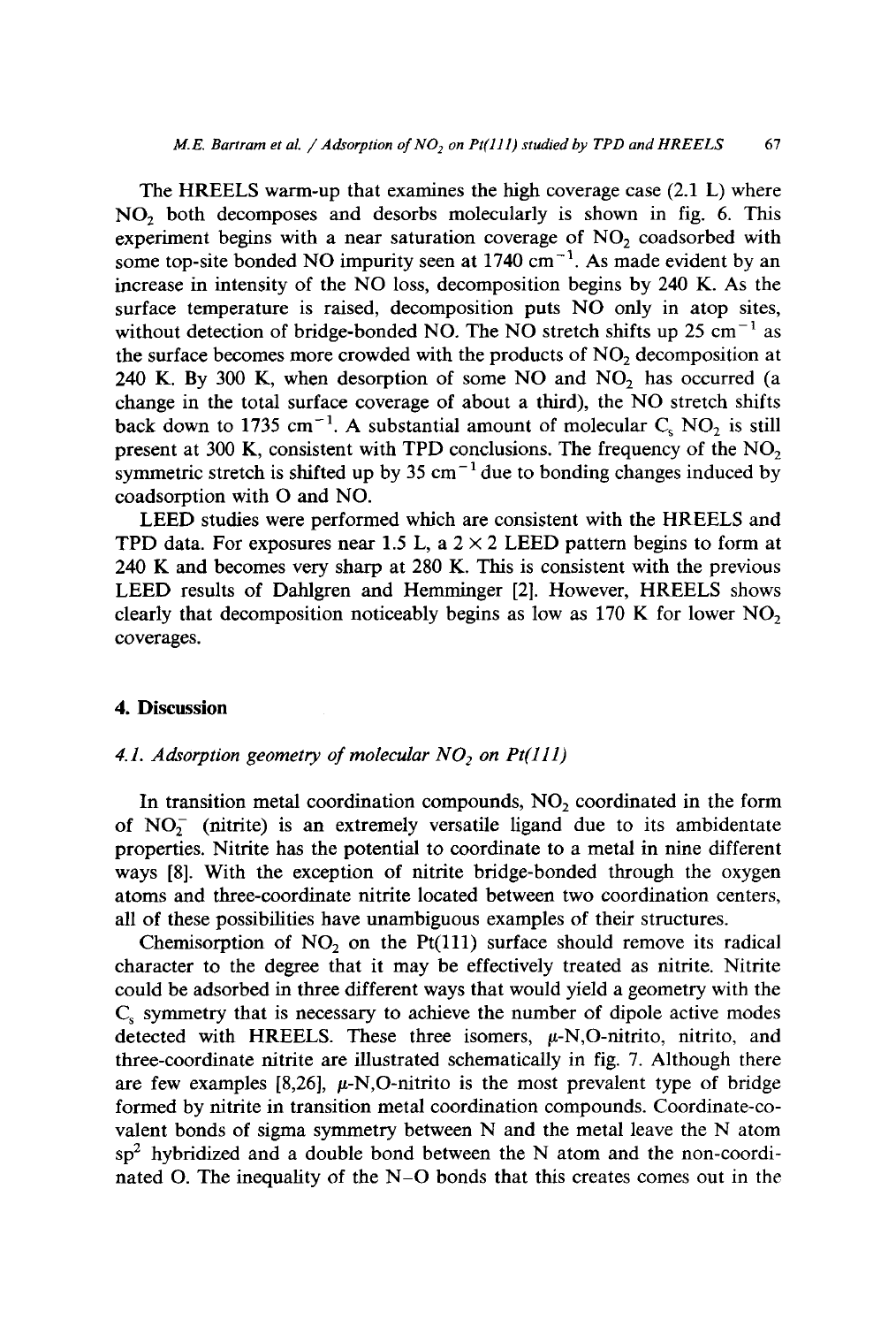

Fig. 7. Schematic models of the three possible  $NO<sub>2</sub>$  surface complexes which have  $C<sub>s</sub>$  symmetry: (a)  $\mu$ -N,O-nitrito, (b) nitrito, and (c) three-coordinate nitrite.

infrared spectra of these compounds as a 200 to 389 cm<sup> $-1$ </sup> difference between the symmetric and asymmetric stretching frequencies in the range of 1148 to  $1537$  cm<sup>-1</sup>. This is in significant contrast to the 67 cm<sup>-1</sup> difference that exists between these two modes of uncoordinated nitrite in NaNO<sub>2</sub>. Nitrito coordination to a transition metal, as in fig. 7b, can split these modes by as much as  $400 \text{ cm}^{-1}$ . However, Pt complexes containing nitrito are known to be thermodynamically unstable, as are many other nitrito coordinated complexes. There is no example of three-coordinate nitrite bonded exclusively to metal centers. In the geometry indicated by fig. 7c, the perpendicular components of the dipole moments associated with the asymmetric and symmetric stretches would be small giving loss peaks of weak intensity. The equivalent N-O bonds would be expected to have a vibrational spectrum very much like non-bonded nitrite with its stretching modes within 100 cm<sup> $-1$ </sup> of each other in the region of  $1300 \text{ cm}^{-1}$ . There appears to be no reasonable bonding scheme for this adsorption geometry that would not be predicted to lead to decomposition or reorientation. In view of this perspective, the  $\mu$ -N,O-nitrito isomer is the most consistent with the HREELS spectra we have obtained. In accordance with inorganic nomenclature  $[8,27]$  this specific adsorption geometry yields a  $Pt(111)$  $\mu$ -N,O-nitrito surface complex.

This assignment is supported by an excellent agreement between the HREELS data and the stretching frequencies of the bridging nitrito groups found in potassium tri- $\mu$ -nitro- $\mu_3$ -oxo-cyclo-tris[nitroplatinate(II)]trihydrate [28] given in table 1. The Pt-N stretch and the ONO bend were not assigned

Table 1

Comparison of the vibrational frequencies (cm<sup>-1</sup>) of  $\mu$ -N,O-nitrito surface species on Pt(111) with those of the bridge-bonded  $NO<sub>2</sub>$  cobalt [26] and platinum [28] complexes

| Mode                                   | Gas<br>phase<br>[30]<br>NO, | Coordination compounds          |                      | Pt(111)                |
|----------------------------------------|-----------------------------|---------------------------------|----------------------|------------------------|
|                                        |                             | $[Co(NH_3)_3(OH)_2NO_2]_2^{3+}$ | $K_2[Pt_3(NO_2)_6O]$ | $\mu$ -N,O-<br>nitrito |
| $\nu$ M-NO <sub>2</sub> (stretch)      |                             | 500                             |                      | 300                    |
| $\delta$ NO <sub>2</sub> (bend)        | 750                         | 830                             |                      | 795                    |
| $\nu_{\rm s}$ ONO (sym. stretch)       | 1318                        | 1200                            | 1148                 | 1180                   |
| $\nu$ <sub>3</sub> ONO (asym. stretch) | 1618                        | 1516                            | 1537                 | 1560                   |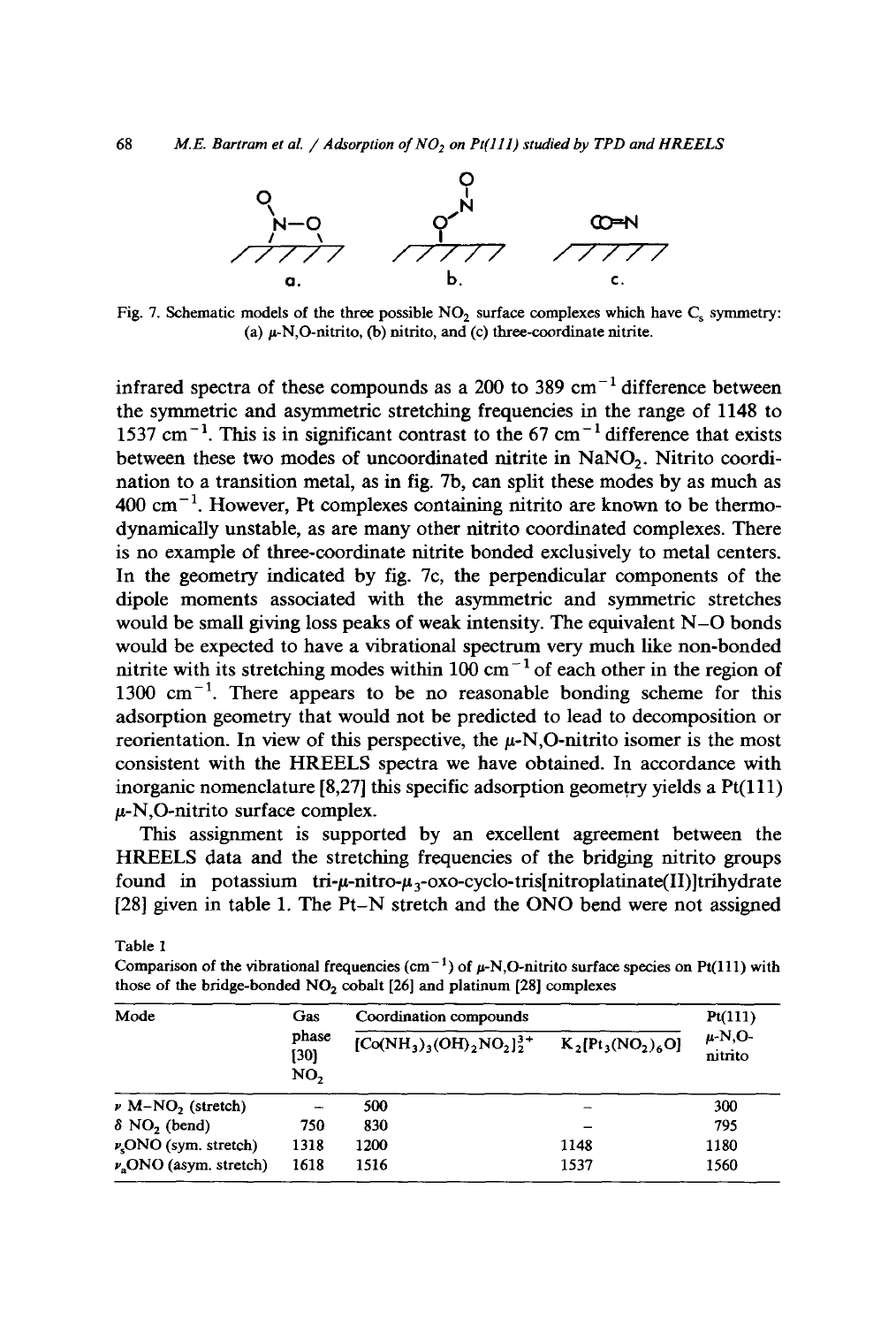

Fig. 8. Tentative model for the Pt(111)  $\mu$ -N,O-nitrito surface complex, illustrated using covalent radii. Estimates of the bond angles and lengths relative to the Pt-Pt distance are based on those found in  $\mu$ -N,O-nitrito transition metal coordination compounds [8,26].

for this salt. The frequencies of the ONO stretching modes are very close to those of a bridging nitrito cobalt complex [26]. The vibrational frequencies of this complex are also listed in table 1. The ONO bending mode of the cobalt complex at 830 cm<sup>-1</sup> agrees nicely with our 795 cm<sup>-1</sup> mode of adsorbed NO<sub>2</sub>.

A tentative model for the Pt(111)  $\mu$ -N,O-nitrito surface complex is shown in fig. 8 using covalent radii. The measured value of  $\theta_{\text{NO}_2} = 0.5 \text{ ML}$  at saturation of the chemisorbed layer is consistent with the stoichiometry of the  $Pt(111)$  $\mu$ -N,O-nitrito surface complex, as shown in fig. 8. In addition, the coverage expected for a two-dimensional NO<sub>2</sub> liquid can be calculated by taking the  $2/3$  root of the liquid density to provide a value of  $7.10 \times 10^{14}$  molecules/cm<sup>2</sup>, or  $\theta_{\text{NO}_2}$  = 0.5 ML. Fig. 8 demonstrates that NO<sub>2</sub> could be packed along the surface efficiently enough to achieve this coverage.

In lieu of single crystal X-ray diffraction data on the platinum salt, the bond angles and lengths relative to the Pt-Pt distance shown in fig. 8 are estimated from transition metal compounds that contain  $\mu$ -N,O-nitrito groups [8,26]. C<sub>s</sub> symmetry for the  $\mu$ -N,O-nitrito species requires the molecular plane of NO2 to be perpendicular to the surface. This should leave the N atom in a state of  $sp^2$  hybridization with a double bond between the non-coordinated O atom and the N atom. Therefore, bonding of  $NO<sub>2</sub>$  to two Pt atoms on the surface is expected to be of the di-sigma type restricting the surface complex to a rigid conformation and a well defined binding site. The ONO bond angle for coordinated nitrite is influenced greatly by steric factors and is typically  $115<sup>o</sup>$  or less [8]. The steric bulk of the surface might be expected to influence the ONO bond angle similarly, in which case the N=O component would only be 25 $\degree$  off normal. Obviously, the adsorption of NO<sub>2</sub> greatly destroys the equivalence of the 2 N-O bonds. The frequency difference between the two stretching modes of  $NO<sub>2</sub>$  in the surface complex bears this out, since an almost linear relationship is known to exist between the bond length differences and the corresponding stretching frequency differences in coordinated nitrite  $[8,29]$ . With the N=O approaching perpendicular and the lengthening of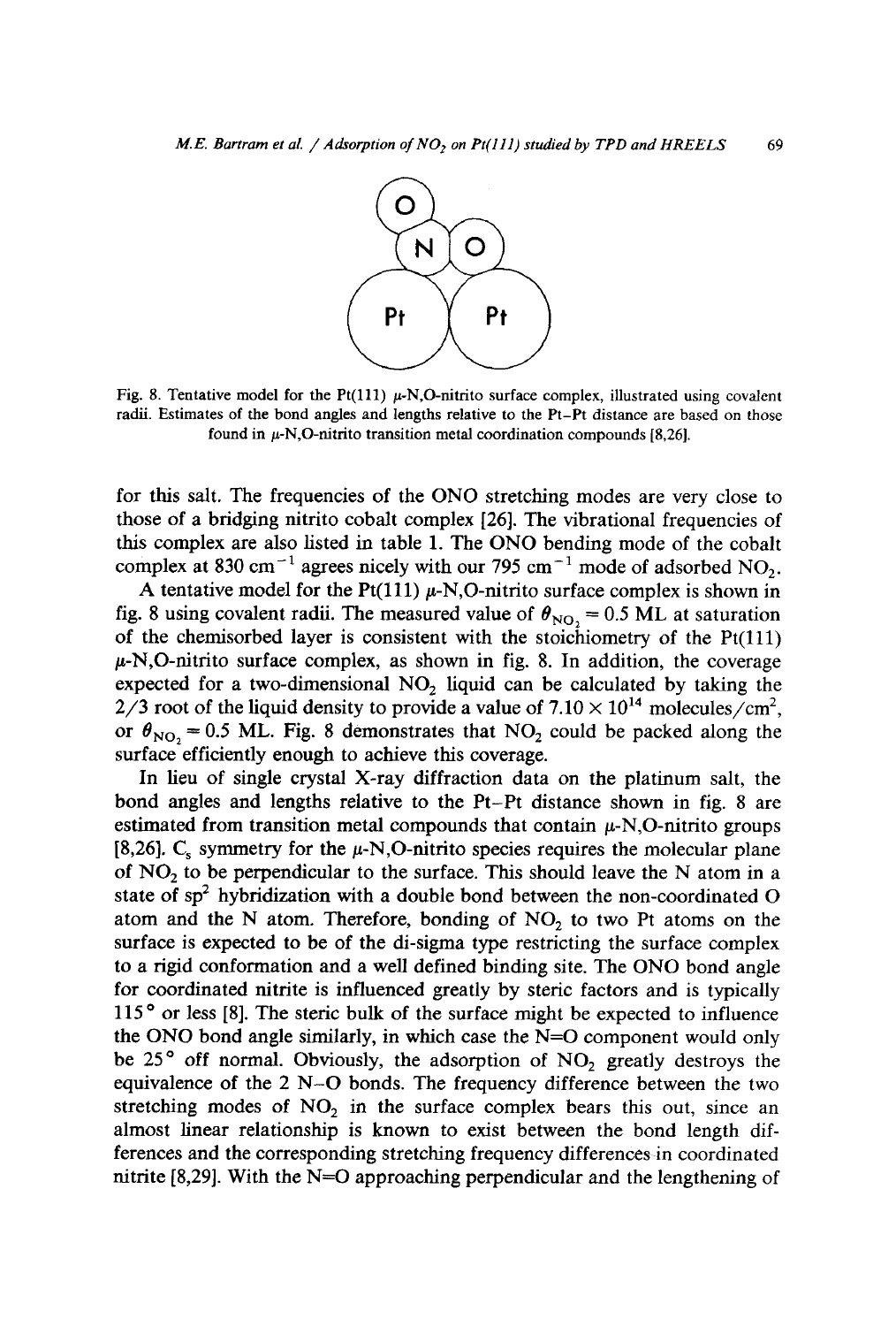the N-O bond that is parallel to the surface, the  $\mu$ -N,O-nitrito species can be seen as a logical precursor to dissociation. Facile formation of this species may explain molecular beam studies of the steady-state decomposition of  $NO<sub>2</sub>$  on Pt(111) at higher temperatures which reveal that the rate limiting step for the process is the desorption of NO [1].

It may be anticipated that the molecular orbitals of  $NO<sub>2</sub>$  undergo a radical change upon adsorption and bear little resemblance to the molecular orbitals of NO<sub>2</sub> in the gas phase. In this case, UPS would understandably provide information similar to that expected for dissociated  $NO<sub>2</sub>$ . This may explain the apparently contradictory conclusion of Segner et al. [1] that was mentioned in the introduction of this paper (section 1), if one discounts other possible artifacts in the UPS work such as radiation-induced dissociation or NO-contaminated  $NO<sub>2</sub>$ . In view of this possibility, we are beginning a combined HREELS/UPS study which would be important to determine the nature of the extensive rehybridization of the molecular orbitals that occurs upon molecular  $NO<sub>2</sub>$  chemisorption on Pt(111).

## *4.2. Adsorption kinetics and intermolecular interactions at 100 K*

The initial sticking coefficient of  $NO<sub>2</sub>$  is essentially unity ( $> 0.97$ ) independent of temperature below 300 K. At 100 K, the sticking coefficient remains unity independent of coverage, as shown in fig. 3. A precursor state was attributed by Segner et al. [1] to be responsible for the high dissociative sticking coefficient for  $NO<sub>2</sub>$  observed on Pt(111) at 300 K and above, and would also explain our results. The linkage isomers of nitrite found in transition metal complexes present the possibility that numerous weakly bound analogs to these isomers may also exist for adsorbed  $NO<sub>2</sub>$ . Although they are not stable on the HREELS time-scale, short-lived adsorption intermediates such as these may dominate the uptake kinetics. Thus, a large number of adsorption geometries that interact favorably with the surface may explain the origin of the high sticking coefficient for  $NO<sub>2</sub>$ .

The observation of  $NO<sub>2</sub>$  desorption characteristic of the  $N<sub>2</sub>O<sub>4</sub>$  multilayer before reaching complete saturation of the chemisorbed monolayer, implies that  $NO<sub>2</sub>$  dimerization may become competitive with  $NO<sub>2</sub>$  chemisorption as monolayer coverage is approached and the heat of adsorption is decreased. An activated process involving an initial formation of  $N_2O_4$  to give NO<sub>2</sub> at a higher temperature can be ruled our since the HREELS spectra provide no evidence of  $N_2O_4$  at low exposures. This does not remove the possibility that at coverages near saturation some rearrangements of the  $NO<sub>2</sub>$  monolayer may occur to allow additional  $NO<sub>2</sub>$  from the multilayer to occupy the monolayer upon warming. (As shown in the following, this would be thermodynamically favorable.) LEED observations show no indication of 10ng range order at any coverages from 100 to 240 K. Loss features due to  $NO<sub>2</sub>$  in the monolayer that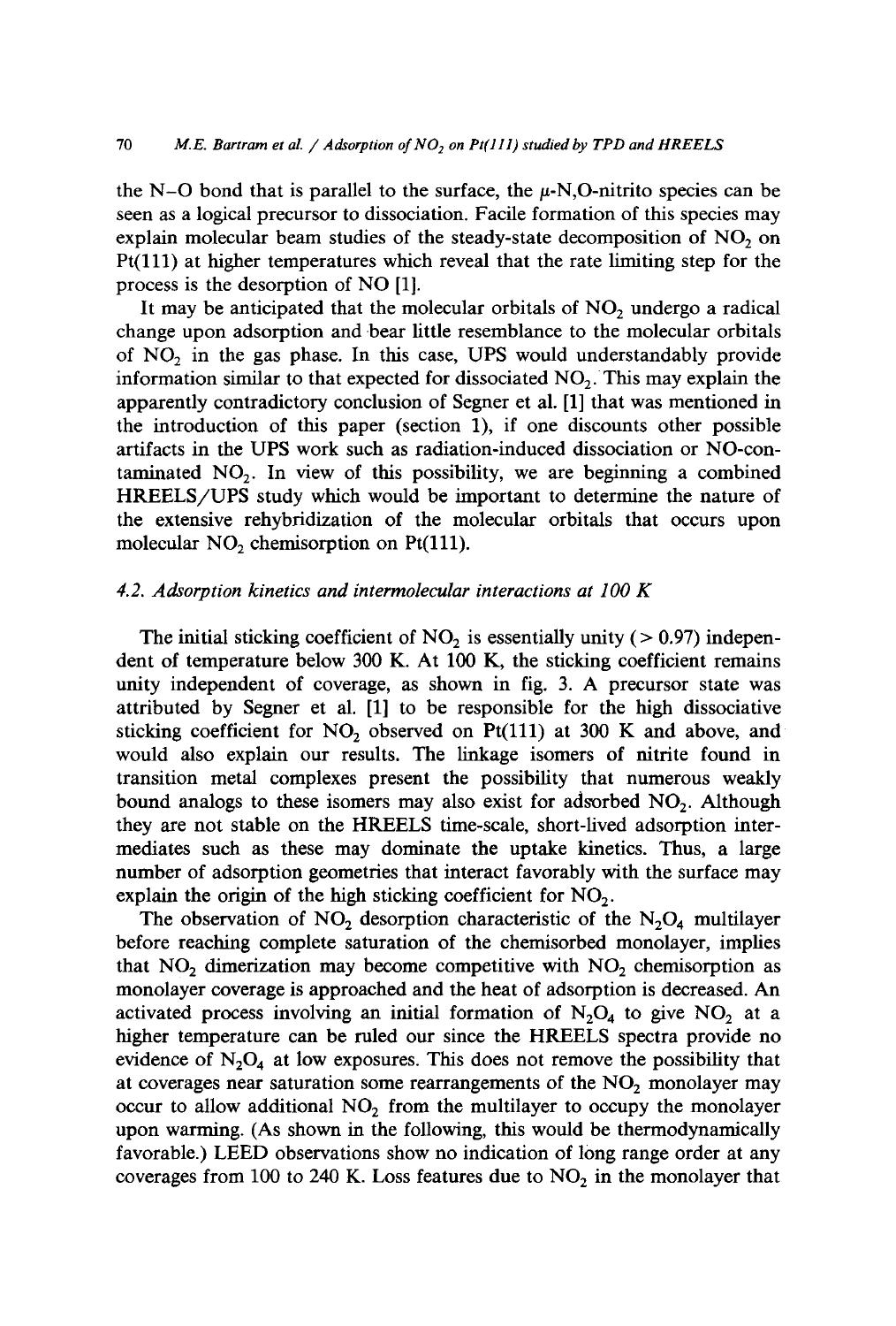can still be seen as the multilayer coverage increases, do not shift in frequency. This implies that the chemical bonding in the monolayer remains essentially unperturbed; chemisorbed NO<sub>2</sub> is not noticeably incorporated into the  $N_2O_4$ multilayer. This is consistent with the thermodynamic relationship between  $NO<sub>2</sub>$  and  $N<sub>2</sub>O<sub>4</sub>$ . We have determined that the activation energy for  $NO<sub>2</sub>$ desorption is a minimum of 19 kcal/mol. Since the adsorption is essentially non-activated (less than 2 kcal/mol) the heat of adsorption is at least 19 kcal/mol. In the gas phase,  $NO<sub>2</sub>$  dimerization to form  $N<sub>2</sub>O<sub>4</sub>$  liberates 14 kcal/mol. Therefore, the formation of  $N_2O_4$  from an  $NO_2$  molecule from the gas phase or from a weakly held precursor state and one from the surface would give a heat of reaction of  $+5$  kcal/mol, while its formation from two  $NO<sub>2</sub>$  molecules from the surface would give a heat of reaction of  $+24$ kcal/mol. This assumes, of course, that no interaction of the dimer with the surface occurs. The experimental observation that  $NO<sub>2</sub>$  dimerization does not begin until the surface is nearly saturated implies that this interaction would be weak, on the order of van der Waals interactions.

The preceding discussion further supports our assignment of a  $\mu$ -N,O-nitrito surface complex. This orientation on the surface is the only  $C_s$  symmetry possibility that provides both a fixed conformation and a minimum of surface space occupancy. The adsorption of  $NO<sub>2</sub>$  with its molecular plane parallel to the surface as in fig. 7c would be sensitive enough to the surface coverage to produce noticeable changes in the HREELS spectra and allow it to dimerize easily. It would also fill more space on the surface than the proposed complex. The adsorption of  $NO<sub>2</sub>$  through only an O atom, as in fig. 7b, would leave the N center in the molecule open for reaction from several approaches to form the dimer. Free rotation about the Pt-O bond would allow it to occupy a large area at low coverages while, at high coverages, its conformational possibilities would become highly coverage dependent. This would be reflected in the HREELS spectra by changes in loss energies and intensities with coverage.

## *4.3. NO 2 decomposition pathways*

Two distinct regimes are observed in the behavior of  $NO<sub>2</sub>$  on Pt(111). At low coverages,  $\theta_{\text{NO}_2}$  < 0.25 ML, irreversible NO<sub>2</sub> adsorption leads to coadsorbed NO and O upon heating during TPD. NO is bound in a bridge-site and its binding energy is very sensitive to the surface coverage of O. This leads to an 80 K shift in peak temperature for the  $\beta_2$  state. When  $\theta_{NO_2} > 0.25$  ML, formation of the  $\beta_2$  O<sub>2</sub> desorption state begins. This signals a large O atom coverage from decomposition of larger amounts of  $NO<sub>2</sub>$  and two changes in the surface chemistry occur as a result. First, NO no longer occupies the  $\beta_2$ state but instead desorbs in the  $\beta_1$  state where it is bound in atop sites and is insensitive to increasing amounts of coadsorbed O. Importantly,  $NO<sub>2</sub>$  desorption becomes competitive with the dissociation channel, leading to some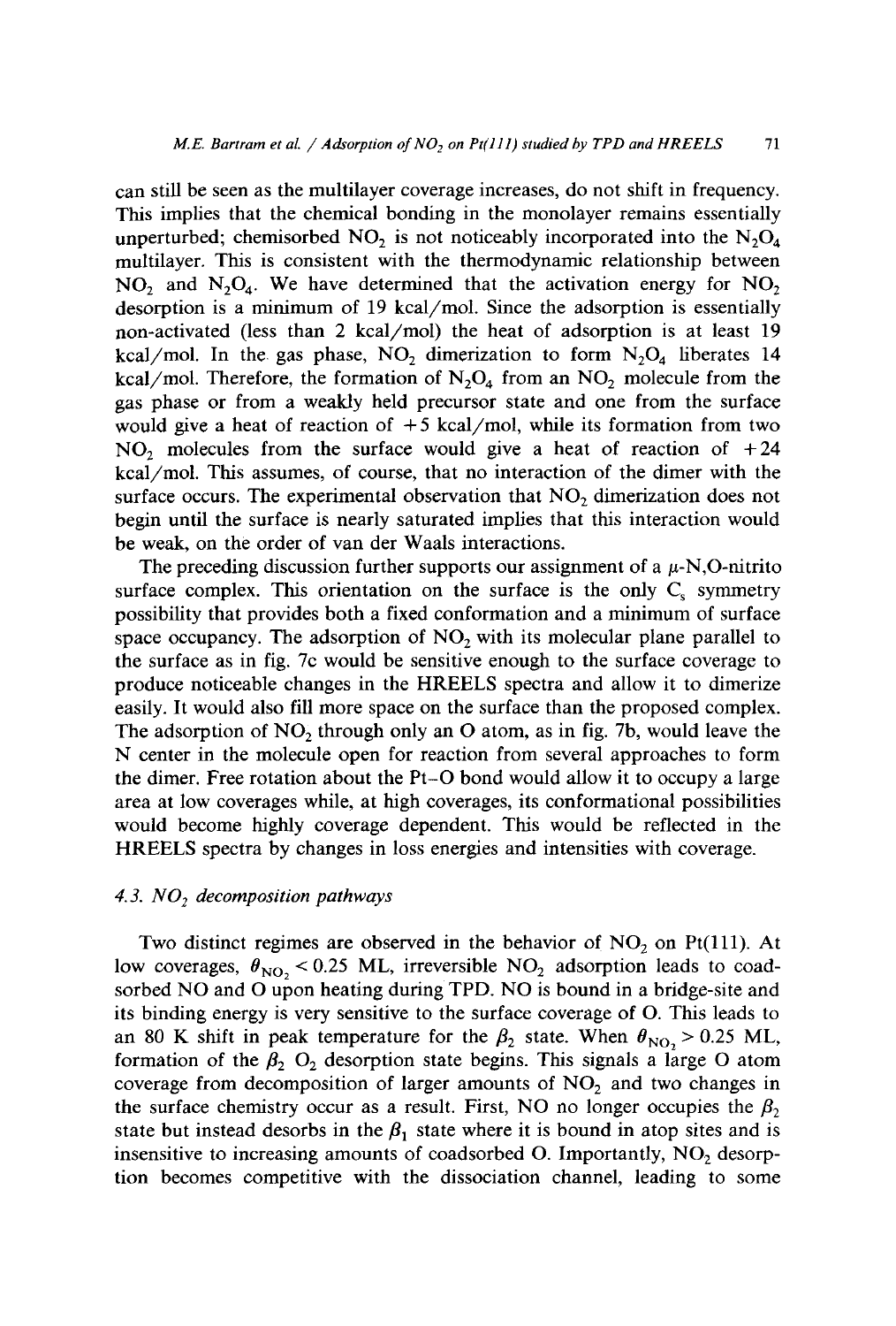reversible adsorption at high  $NO<sub>2</sub>$  coverages. The fact that saturation is reached at the same time for  $O_2$ , NO, and NO<sub>2</sub> says that there is no coverage where dissociation and molecular desorption cease being competitive. It is not clear whether the higher O atom coverage or the higher total  $O + NO$  coverage formed from initial dissociation decreases the ability of the Pt surface to decompose  $NO<sub>2</sub>$ . However, oxygen atoms, since they are very strongly adsorbed, should dominate the modifying effects on the surface reactivity.

The NO desorption states that result from  $NO<sub>2</sub>$  dissociation are essentially the same as those seen when  $Pt(111)$  is exposed to NO [23]. The desorption maxima of the respective  $\beta_1$  and  $\beta_2$  states are similar and the  $\beta_2$  state is occupied first as well. But, in contrast to  $NO<sub>2</sub>/Pt(111)$ , the desorption energy of the  $\beta_2$  state is not significantly changed as more NO is adsorbed, nor is the  $\beta_1$  state occupied to the exclusion of  $\beta_2$ . The sensitivity of NO to coadsorbed O observed in our study is similar to that reported by Gorte et al. [22] in their coadsorption study of CO and NO. They observed that the temperature for desorption of NO could be lowered by as much as 100 K in the presence of CO.

The  $O_2$  desorption states are the same as the two high temperature  $O_2$ desorption states that can be seen after exposing Pt(111) to  $NO<sub>2</sub>$  at 440 K [1,14]. This high temperature exposure can also produce a third state,  $\beta_1$ , to give a total saturation O atom coverage of 0.77 ML. The saturation O atom coverage achieved in our work is about half of this at 0.4 ML. To contrast this further,  $\theta_{\text{O}} = 0.25$  ML at saturation from  $\text{O}_2$  exposure at 100 K and  $\theta_{\text{O}} = 0.5$ ML using extended temperature cycling at around 150 K or when external atomization is used [20].

## 4.4. Temperature dependence of NO<sub>2</sub> catalytic reactions

In these UHV experiments, we have observed large changes in the population of adsorbates produced by  $NO<sub>2</sub>$  exposure dependent on the surface temperature. Thus, elementary processes in catalytic reactions of  $NO<sub>2</sub>$  are expected to be modified greatly depending on the catalyst temperature. Of course, at higher pressures, these temperature regions would be markedly changed and the populations of surface species would also be greatly affected by the gas-phase concentrations.

We have observed three interesting temperature regimes in our UHV studies in which the concentration of potentially reactive surface species changes. At temperatures less than 240 K, molecular  $NO<sub>2</sub>$  is the dominant species. The lability of the O atom bound to the surface in the  $\mu$ -N,O-nitrito surface complex, however, may make it amenable to selective oxidation reactions. This proposed lability is supported by Dahlgren and Hemminger [2], who have proposed an  $NO_2$  intermediate to explain the desorption of  $N^{18}O$  at 325 K from their  $NO_2$  + <sup>18</sup> $O_2$  coadsorption experiments. In the temperature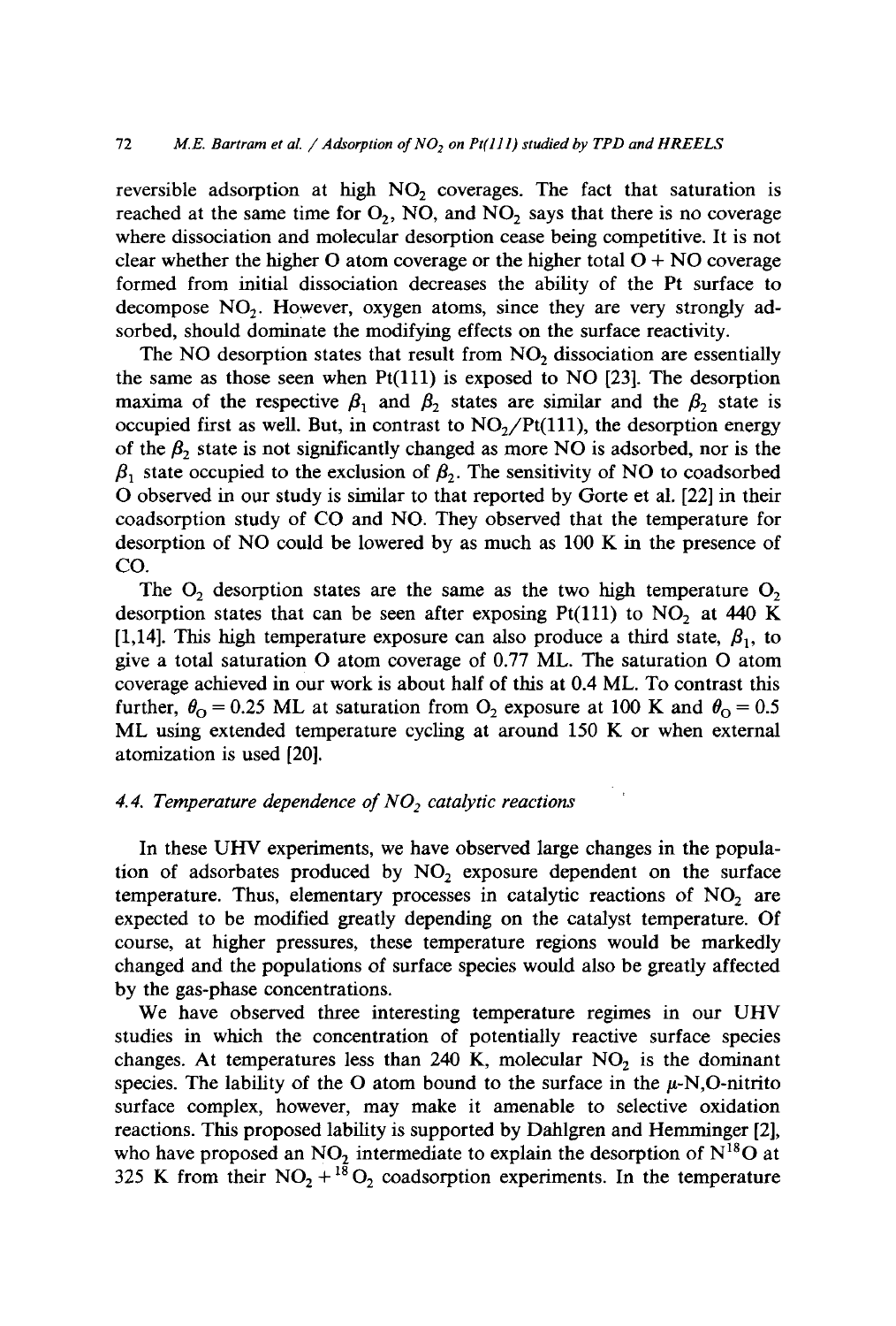range of 240 to 400 K, the composition of the adsorbed layer varies significantly with temperature. Therefore, under some conditions, catalytic reactions of  $NO<sub>2</sub>$  may be extremely sensitive to temperature. At high temperatures, above 400 K, O atoms are the dominant species. As mentioned previously, O atom coverages up to  $\theta_0 = 0.77$  ML can be produced in UHV from NO<sub>2</sub> exposures at high temperatures. At these high coverages, oxygen is bound more weakly to the Pt surface and would be more labile for catalytic oxidation reactions than the O atoms present at low oxygen coverages. Thus, at least at high temperatures, O atoms may be important oxidizing species.

The influence of coadsorbed O atoms on surface reactions may also make the catalysis dependent on the thermal history of the catalyst. For example, we will show in a subsequent paper [14] that preadsorbed O atoms dramatically change the NO<sub>2</sub> and Pt(111) surface chemistry, forming a  $C_{2v}$  bonded NO<sub>2</sub> species that is reversibly adsorbed.

#### 5. Summary

New information concerning  $NO<sub>2</sub>$  coverage, adsorption geometry and energetics, and dissociation pathways on Pt(111) has been obtained from this TPD and HREELS study. The important points of this work are:

-  $NO<sub>2</sub>$  is adsorbed molecularly on Pt(111) at 100 K in a bridge-bonded configuration through an O atom and the N atom with  $C_s$  symmetry in an upright position.

 $\theta_{\text{NO}$ , is 0.5 ML at saturation of the chemisorbed monolayer at 100 K. This agrees with the stoichiometry of the proposed Pt(111)  $\mu$ -N,O-nitrito surface complex. A multilayer of  $N_2O_{4(s)}$  can be formed at higher exposures.

- At low coverages ( $\theta_{\text{NO}_2}$  < 0.25 ML), NO<sub>2</sub> dissociates completely to bridgebonded NO and O by 285 K.

- At high coverages ( $\theta_{NO_2}$  > 0.25 ML), NO<sub>2</sub> desorption becomes competitive with dissociation and has an activation energy of 19 kcal/mol. NO formed from  $NO<sub>2</sub>$  dissociation is bound at an atop site. A maximum of  $20\%$  of the  $NO<sub>2</sub>$  in the chemisorbed monolayer desorbs reversibly at a saturation coverage.

#### **Acknowledgements**

The authors wish to thank Fred Fehsenfeld for useful discussions and Carleton J. Howard and the members of his research group for their help and advice in synthesizing  $NO<sub>2</sub>$ . Acknowledgement of Jeff Kingsley, Jay Lindquist, and John Hemminger for software to perform multiple-ion monitoring TPD